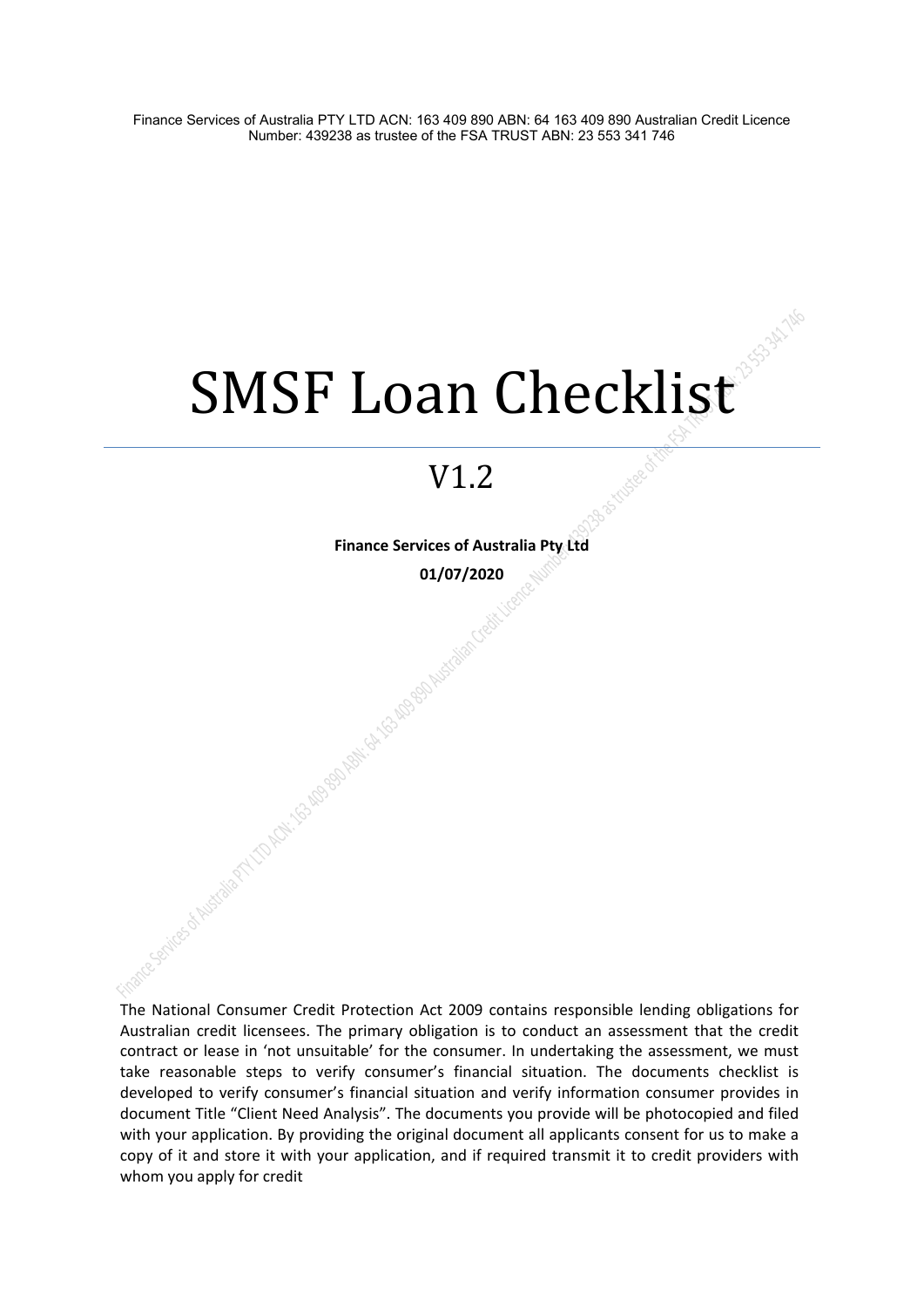## **Self-Managed Superannuation Fund**

| эсп-манаgей эйреганниацын гини                                                                  |
|-------------------------------------------------------------------------------------------------|
| Two years super account statement and recent transactions since last statement issued; AND      |
| Certified Certificate of registration for Bare Trustee; AND                                     |
| Letter from accountant confirming BARE Trustee is not trading entity; AND                       |
| Full ASIC Extract for Bare Trustee showing director and all shareholder for all classes; AND    |
| Certified Bare Trust deed; AND                                                                  |
| Audited super fund trust tax returns and financial statements for recent two financial years;   |
| <b>AND</b>                                                                                      |
| Recent ATO portal statement for Superannuation Trust Income Tax Account and Integrated          |
| <b>Client account; AND</b>                                                                      |
| Certified SMSF Trust Deed; AND                                                                  |
| Certified Certificate of registration for SMSF Trustee; AND                                     |
| Full ASIC Extract for Bare Trustee showing director and all shareholder for all classes; AND    |
| Letter from accountant confirming SMSF Trustee is not trading entity; AND                       |
| Certificate of financial advice will be required from a AFSL holder prior to issuing loan       |
| contract; AND                                                                                   |
| Certificate of legal advice will be required from a Practicing Solicitor along with signed loan |
| contract prior to settlement; AND                                                               |
| Written confirmation from all members that they have sought advice from their financial         |
| advisor and legal representative confirming the name on the contract of sale meets appropriate  |
| Superannuation laws and confers to the requirements of states revenue and lands title           |
| departments; AND                                                                                |
| Last 24 months transactions from SMSF Gateway;                                                  |
|                                                                                                 |
| The following documents are required for all SMSF member                                        |
|                                                                                                 |

## **Identity Verification**

In order to verify your identity Please provide all of the following original documents for all applicants.

Current Australian Drivers Licence; **AND**

Medicare Card; **AND**

Current Australian Passport; OR Current Foreign Passport AND proof of permanent resident visa;

## **Income Verification**

In order to verify your income Please provide the following original documents for all applicants.

## **PAYG Salary (including full time, part time, casual)**

 $\Box$  For salary account last three months bank statement, all transactions since last statement issue date printed to PDF and last 90 days transactions exported to CSV file;

 $\Box$  Copy of the two (2) most recent consecutive payslips;

#### **AND one of the following**

Current Financial year Tax Print of income statements printed from mygov portal;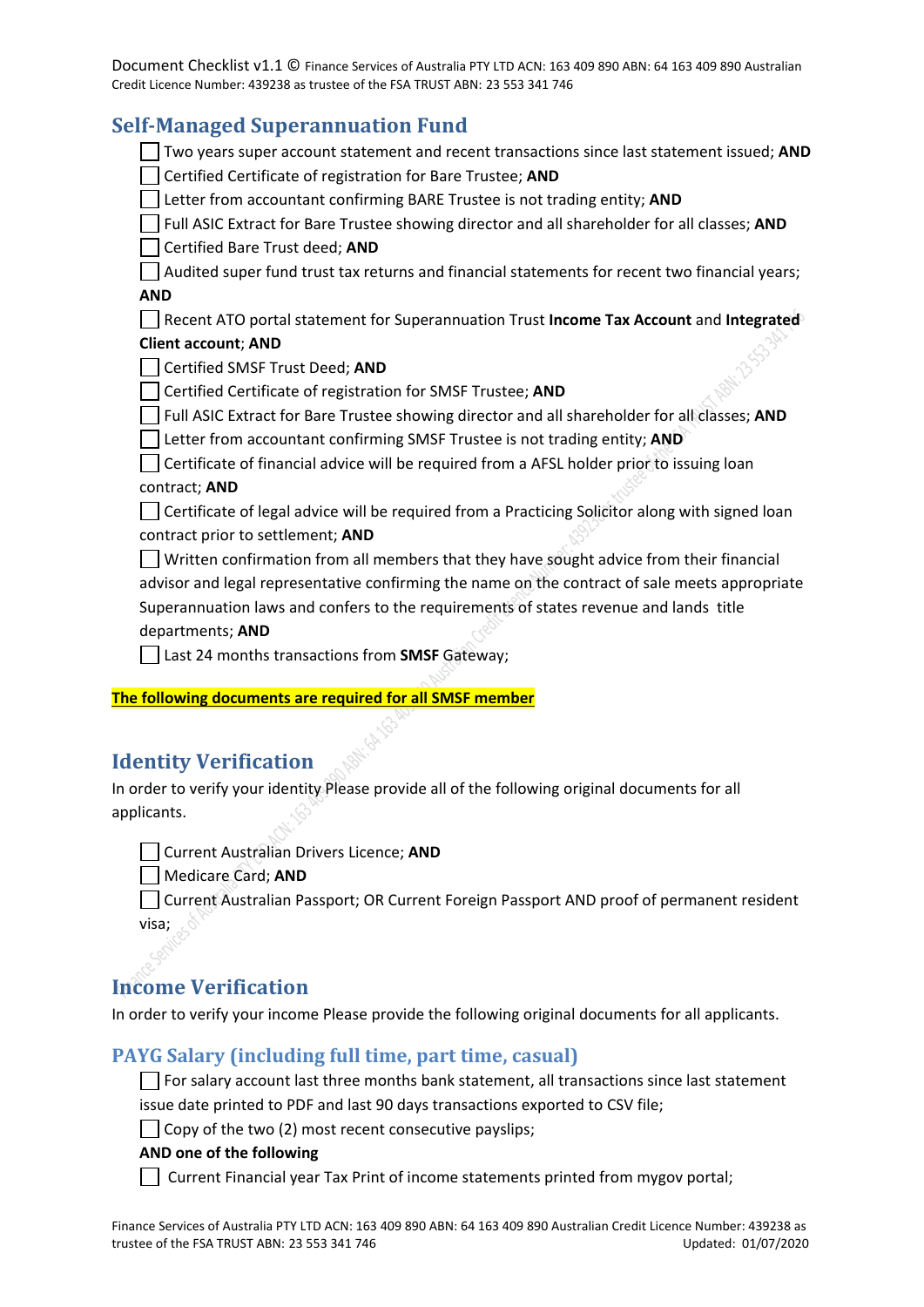$\vert \ \vert$  Signed and dated letter of salary/employment on employer letterhead stating gross annual

base income, role, length and basis of employment

Most recent Tax return and ATO notice of assessment;

## **Bonuses**

 $\Box$  Payslips showing bonus received in current and last financial year;

## **Self-employed borrowers**

Copy of last two (2) years tax returns – personal and business; **AND**

Accompanying ATO notices for last two (2) years tax returns; **AND**

Copy of last two (2) years financials (i.e. profit and loss and balance sheet); **AND**

All lodged Business Activity statements (BAS) for current financial year; **AND**

 $\Box$  Where business is being carried out in a company or company is acting as trustee full current ASIC extract; **AND**

Where business is being carried in a trust, full copy of the trust deed is required; **AND**

Recent ATO portal statement of **Income Tax Account** and **Integrated Client account**; **AND**

Three months business account statement **AND**

 $\Box$  Three months statement AND loan contract for all business liabilities.

## **Rental Income**

An executed current lease agreement; OR

 $\Box$  Rental statement from the Real Estate Agent managing the property; OR

 $\Box$  A rental appraisal letter from reputed Real Estate Agency accepted only if property is currently vacant; OR

 $\Box$  A current bank account statement that shows direct credits identifiable as the rental income

## **Government Allowance**

A current Centrelink statement showing name of customer, frequency and amount; **AND**  $\Box$  A current bank account statement showing direct credits identifiable as income stated;

## **Genuine Savings/ Equity**

## **Owner Occupied**

Minimum 5% genuine savings for all new owner occupied loan applications where the LVR is greater than 85% and can comprise either of the following:

 $\lesssim$  Copy of last 3 months bank statements (in borrowers name) showing transactional history, preferably 6 months bank statements;

 $\Box$  Term deposits (in borrower's name) held for 3 months or more;

**Proof of accelerated loan repayments over the last 3 months in place of savings (existing** savings plus the value of excess repayments must be equal to or greater than the minimum savings required);

 $\Box$  Shares – documents evidencing ownership for a period of at least 3 months;

Rates notice and loan statement (if applicable) if equity in other real estate is being utilised;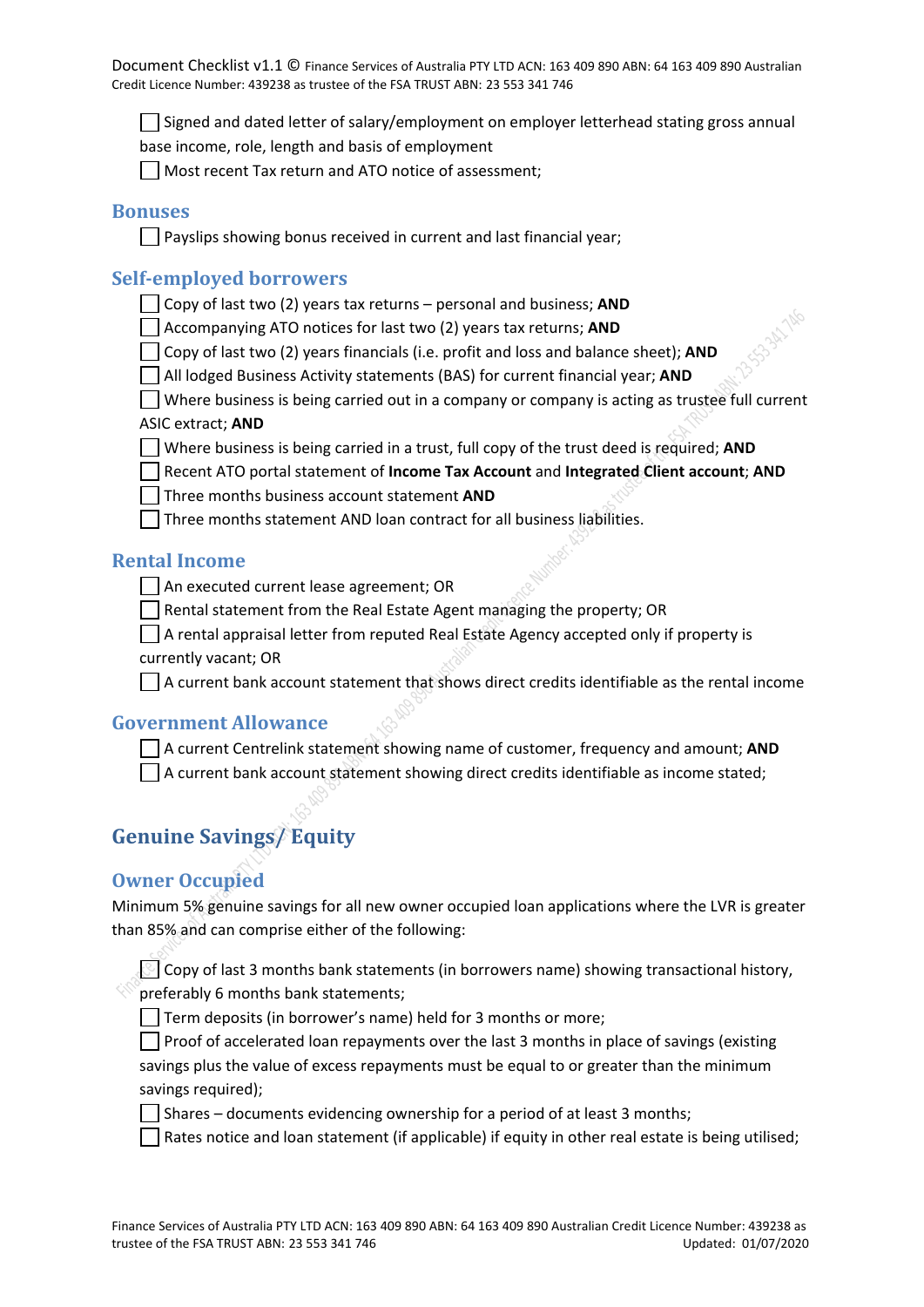Letter from a real estate agent currently renting from, Letter should specify date started renting, rent amount and confirm good conduct; AND Copy of Lease and Rental Ledger;

#### **Investment Loans**

Minimum 10% of the purchase price as genuine savings or equity in other real estate for all investment loan proposals where the loan purpose is for purchase or construction, and LVR > 85%

 $\Box$  Rates notice and loan statement (if applicable) if equity in other real estate is being utilised;  $\Box$  Copy of last 3 months bank statements (in borrowers name) showing transactional history, preferably 6 months bank statements;

## **Verification of Assets**

Important: online statements must include client's name and account number.

 $\Box$  For all accounts held in name of all applicants last three months bank statement, all transactions since last statement issue date printed to PDF and last 90 days transactions exported to CSV file;

 $\Box$  Copy of most recent Rates Notice for all real property security;

 $\Box$  Recent superannuation statement;

 $\Box$  Copy of current home and contents insurance for all real property security;

 $\Box$  Signed statutory declaration confirming non-repayable gift from Donor and ALL Applicants, acceptable at pre-approval stage only, at full approval all funds need to be held in account;

## **Existing loan / DEBT / EXPENDITURE DETAILS**

Important: ALL statements must cover consecutive months and the latest statement must not be more than 1 months old. Statements must include the borrowers name and account number.

#### **For ALL existing liabilities ( All Loans, Credit Cards, ATO, Centrelink, HECS/HELP)**

 $\Box$  For ALL liabilities last six months' bank statement, all transactions since last statement issue date printed to PDF and last 90 days transactions exported to CSV file;

For ATO debt provide ATO portal statement of **Income Tax Account** and **Integrated Client account**;

For HECS/HELP debt provide HECS/HELP statement from ATO portal;

For Centrelink debt provide deduction statement from centrelink;

#### **Ongoing Rental Expense**

Please provide one of the following to confirm rental expenses

Copy of lease agreement; OR

 $\Box$  Letter from real estate agent confirming rent payments; OR

 $\Box$  Three-month bank statement showing rental payments; OR

□ Copy of Rental ledger;